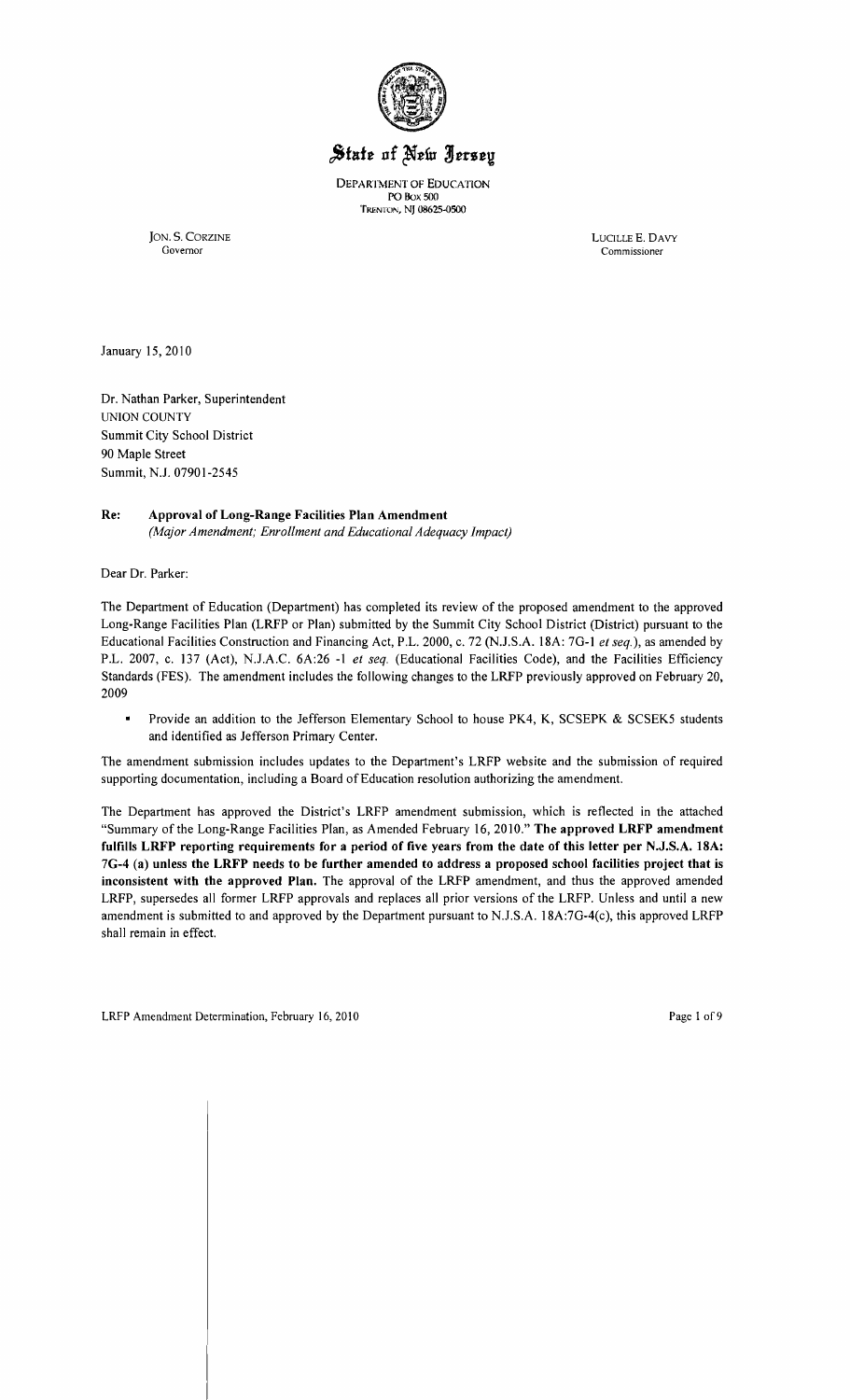Approval of the LRFP, and any projects and costs listed therein, does not imply approval of an individual school facilities project or its corresponding costs and eligibility for State support under the Act. Similarly, approval of the LRFP does not imply approval of portions of the Plan that are inconsistent with the Department's FES and proposed building demolition or replacement. Determination of preliminary eligible costs and final eligible costs will be made at the time of the approval of a particular school facilities project pursuant to NJ.S.A. 18A:7G-5. The District must submit a feasibility study as part of the school facilities project approval process, pursuant to NJ.S.A. 18A:7G-7b, to support proposed building demolition or replacement. The feasibility study should demonstrate that a building might pose a risk to the safety of the occupants after rehabilitation or that rehabilitation is not cost-effective.

Please contact Susan Kutner at the Office of School Facilities at (609) 943-5681 or email susan.kutner@doe.state.nj.us with any questions you may have pertaining to the District's LRFP. Contact Tom Lakavitch, County Manager at the Office of School Facilities, at telephone number (609) 943-5879 or email at tom.lakavitch@doe.state.nj.us@doe.state.nj.us with any questions pertaining to project advancement.

Sincerely,

Bernard E. Piais Jr.

Bernard E. Piaia, Jr. Director, Office of School Facilities

BEP: FJL: tl

Enclosure

c: Lucille E. Davy, Commissioner John Hart, Chief of Staff Carmen Centuolo, Union County, Executive County Superintendent Susan Kutner, Director of Policy and Planning, Office of School Facilities Tom Lakavitch, County Manager, Office of School Facilities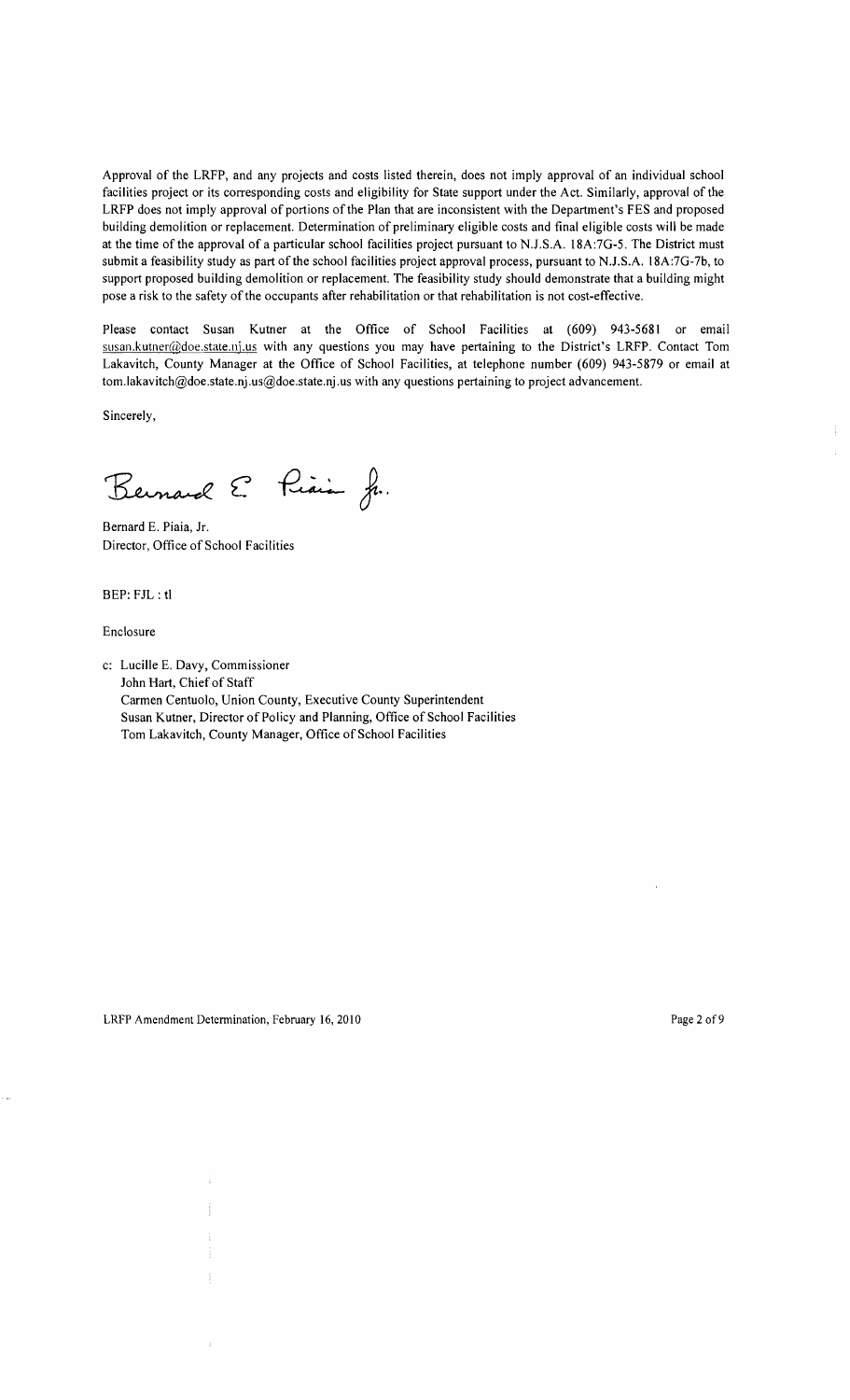# Summit City School District

# **Summary of the Long-Range Facilities Plan, as Amended February 16,2010**

The Department of Education (Department) has completed its review of the Long-Range Facilities Plan (LRFP or Plan) amendment submitted by the Summit City School District (District) pursuant to the Educational Facilities Construction and Financing Act, P.L. 2000, c. 72 (NJ.S.A. 18A: 70-1 *et seq.),* as amended by P.L. 2007, c. 137 (Act), NJ.A.C. 6A:26-1 et seq. (Educational Facilities Code), and the Facilities Efficiency Standards (FES).

This is the Department's summary of the District's LRFP, as amended February 16,2010. The summary is based on the standards set forth in the Act, the Educational Facilities Code, the FES, District-entered data in the Department's LRFP website, and District-supplied supporting documentation. The referenced reports in *italic* text are standard LRFP reports available on the Department's LRFP website.

# 1. Inventory Overview

The District provides services for students in grades PK4-12. The predominant existing school grade configuration is PK3-K, 1-5, 6-8, 9-12. The predominant proposed school grade configuration is PK4-K, K-5,6-8,9-12. The District is classified as an "Under 55" for funding purposes.

The District identified existing and proposed schools, sites, buildings, playgrounds, playfields, and parking lots in its LRFP. The total number of existing and proposed district-owned or leased schools, sites, and buildings are listed in Table I. A detailed description of each asset can be found in the LRFP website report titled *"Site Asset Inventory Report.* " Section 6 of this Summary lists work proposed at each school.

|                                                      | <b>Existing</b> | <b>Proposed</b> |
|------------------------------------------------------|-----------------|-----------------|
| Sites:                                               |                 |                 |
| <b>Total Number of Sites</b>                         |                 |                 |
| Number of Sites with no Buildings                    |                 |                 |
| Number of Sites with no Instructional Buildings      |                 |                 |
| <b>Schools and Buildings:</b>                        |                 |                 |
| Total Number of Schools with Enrollments*            | o               | n               |
| Total Number of Instructional Buildings              |                 | о               |
| Total Number of Administrative and Utility Buildings |                 |                 |
| <b>Total Number of Athletic Facilities</b>           |                 |                 |
| <b>Total Number of Parking Structures</b>            |                 |                 |
| Total Number of Temporary Facilities                 |                 |                 |

## Table 1: Inventory Summary

*\*Jncludes schools with three-digit Department code numbers and Fall Report enrollments.* 

As directed by the Department, incomplete school facilities projects that have project approval from the Department are represented as "existing" in the Plan. District schools with incomplete approved projects that include new construction or the reconfiguration of existing program space are as follows: *nla .*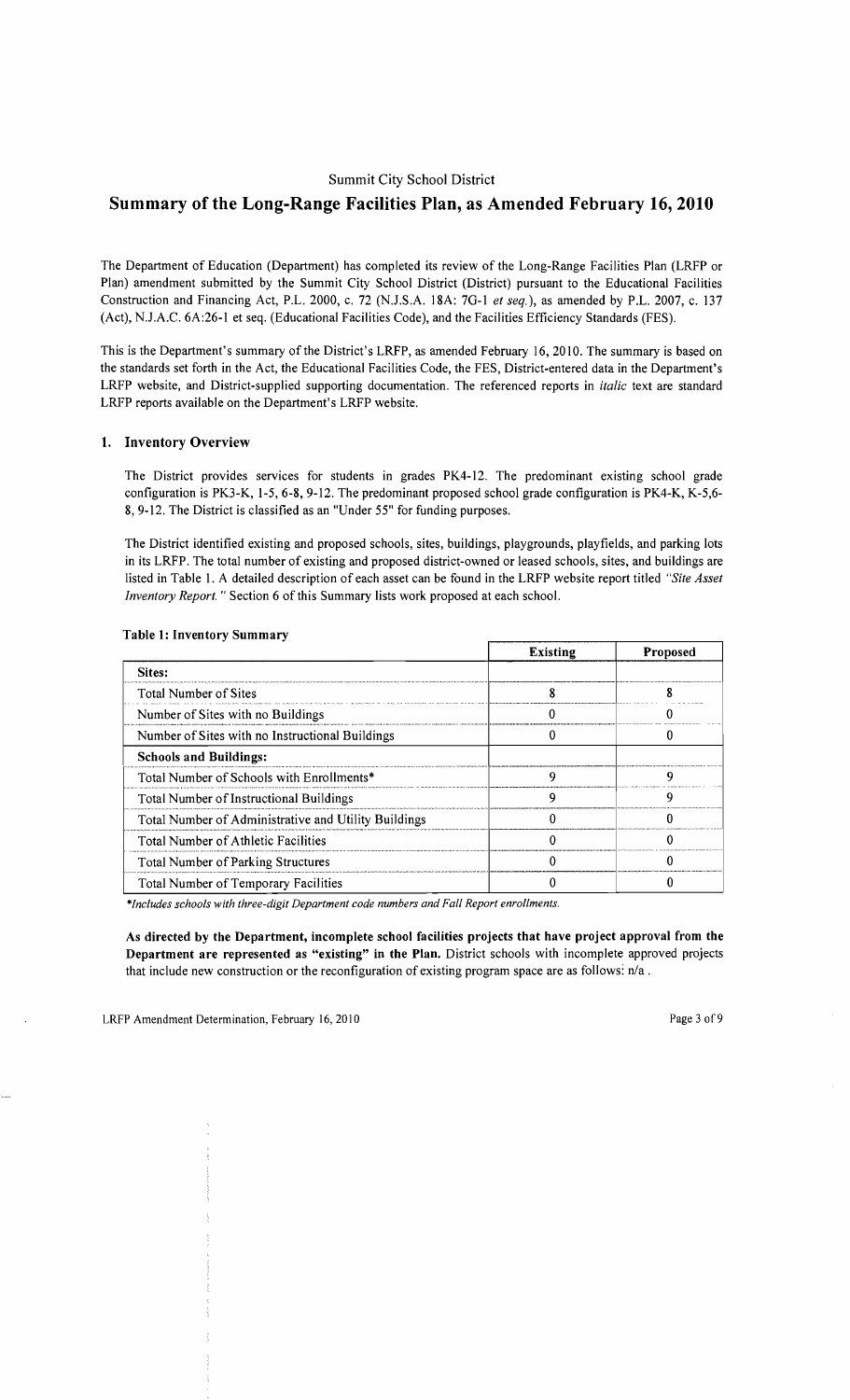Major conclusions are as follows:

- The District is proposing to maintain the existing number of District-owned or leased sites.
- The District is proposing to maintain the existing number of District-operated schools.
- The District is proposing to maintain the existing number of District-owned or leased instructional buildings. The District is proposing to maintain the existing number of District-owned or leased noninstructional buildings.

FINDINGS The Department has determined that the proposed inventory is adequate for approval of the District's LRFP amendment. However, the LRFP determination does not imply approval of an individual school facilities project listed within the LRFP. The District must submit individual project applications for project approval. If building demolition or replacement is proposed, the District must submit a feasibility study, pursuant to NJ.S.A. 18A:7G-7b, as part of the application for the specific school facilities project.

#### 2. District Enrollments and School Grade Alignments

The District determined the number of students, or "proposed enrollments," to be accommodated in the LRFP on a district-wide basis and in each school. The District's existing and proposed enrollments and the cohortsurvival projection provided by the Department on the LRFP website are listed in Table 2. Detailed information can be found in the LRFP website 'report titled *"Enrollment Projection Detail.* " Existing and proposed school enrollments and grade alignments can be found in the report titled *"Enrollment and School Grade Alignment. "* 

|                                | <b>Actual Enrollments</b><br>2010 school year | <b>District Proposed</b><br><b>Enrollments</b> | <b>Department's LRFP</b><br><b>Website Projection</b> |  |
|--------------------------------|-----------------------------------------------|------------------------------------------------|-------------------------------------------------------|--|
| Grades K-12:                   |                                               |                                                |                                                       |  |
| Grades K-5, including SCSE     | 1.859                                         | 2490                                           | 1.815                                                 |  |
| Grades 6-8, including SCSE     | 842                                           | 868                                            | 947                                                   |  |
| Grades 9-12, including SCSE    | 1.036                                         | 1,275                                          | 1.079                                                 |  |
| Totals K-12                    | 3,737                                         | 4.633                                          | 3,841                                                 |  |
| Pre-Kindergarten:              |                                               |                                                |                                                       |  |
| Pre-Kindergarten, Age 3        | 10                                            |                                                | 0.00                                                  |  |
| Pre-Kindergarten, Age 4        | 33                                            | 126                                            | 0.00                                                  |  |
| Pre-Kindergarten, SCSE         | 25                                            | 8<br>18                                        |                                                       |  |
| <b>Totals Pre-Kindergarten</b> | 68                                            | 144                                            | 8                                                     |  |

#### Table 2: Enrollment Comparison

*"SCSE"* = *Self-Contained Special Education* 

Major conclusions are as follows:

- The District did not elect to use the Department's LRFP website projection. Supporting documentation was submitted to the Department as required to justify the proposed enrollments.
- The District is planning for increasing enrollments.
- The District is not an ECPA (Early Childhood Program Aid) District.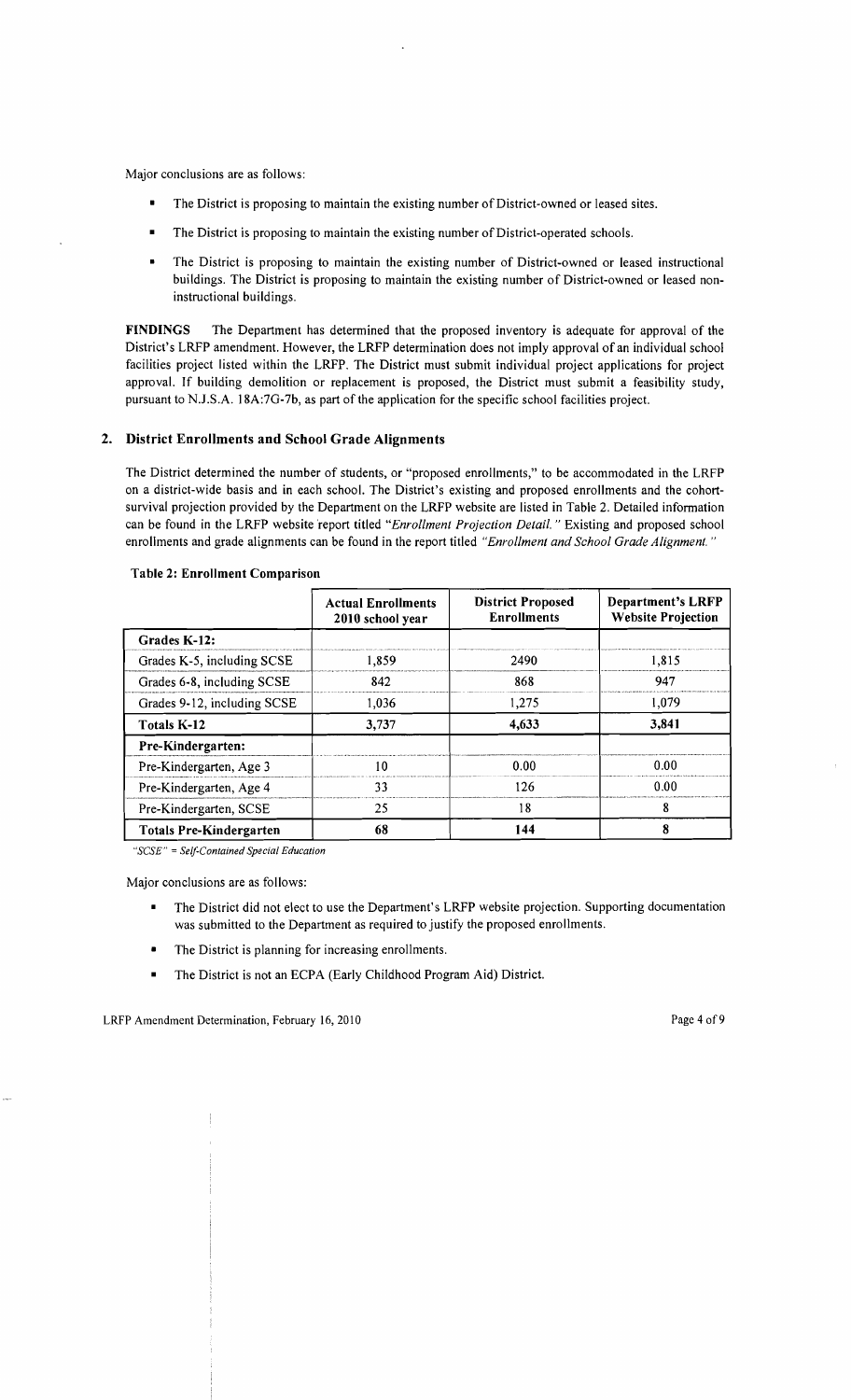FINDINGS The Department has determined that the District's proposed enrollments are supportable for approval of the District's LRFP amendment. The Department will require a current enrollment projection at the time an application for a school facilities project is submitted incorporating the District's most recent Fall Enrollment Report in order to verify that the LRFP's planned capacity is appropriate for the updated enrollments.

## 3. FES **and District** Practices Capacity

The proposed room inventories for each school were analyzed to determine whether the LRFP provides adequate capacity for the proposed enrollments. Two capacity calculation methods, called *"FES Capacity"* and *"District Practices Capacity,* " were used to assess existing and proposed school capacity in accordance with the FES and District program delivery practices. A third capacity calculation, called *"Functional Capacity, "*  determines Unhoused Students and potential State support for school facilities projects. Functional Capacity is analyzed in Section 5 of this Summary.

- *FES Capacity* only assigns capacity to pre-kindergarten *(if district-owned or operated),* kindergarten, general, and self-contained special education classrooms. No other room types are considered to be capacity-generating. Class size is based on the FES and is prorated for classrooms that are sized smaller than FES classrooms. FES Capacity is most accurate for elementary schools, or schools with non-departmentalized programs, in which instruction is "homeroom" based. This capacity calculation may also be accurate for middle schools depending upon the program structure. However, this method usually significantly understates available high school capacity since specialized spaces that are typically provided in lieu of general classrooms are not included in the capacity calculations.
- *District Practices Capacity* allows the District to include specialized room types in the capacity calculations and adjust class size to reflect actual practices. This calculation is used to review capacity and enrollment coordination in middle and high schools.

A capacity utilization factor in accordance with the FES is included in both capacity calculations. A 90% capacity utilization rate is applied to classrooms serving grades K-8. An 85% capacity utilization rate is applied to classrooms serving grades 9-12. No capacity utilization factor is applied to preschool classrooms.

Table 3 provides a summary of proposed enrollments and District-wide capacities. Detailed information can be found in the LRFP website report titled *"FES and District Practices Capacity. "* 

|                                          | <b>Total FES Capacity</b> | <b>Total District Practices Capacity</b> |
|------------------------------------------|---------------------------|------------------------------------------|
| $(A)$ Proposed Enrollments               | 4.777                     | 4.777                                    |
| $($ B $)$ Existing Capacity              | 3,476.59                  | 4.636.50                                 |
| <i>*Existing Capacity Status (B)-(A)</i> | $-1.300.41$               | $-140.50$                                |
| $(C)$ Proposed Capacity                  | 3,799.87                  | 4.958.10                                 |
| <i>*Proposed Capacity Status (C)-(A)</i> | -977 13                   | 181 10                                   |

#### Table 3: FES and District Practices Capacity Summary

\* *Positive numbers signifY surplus capacity; negative numbers signifY inadequate capacity. Negative values for District Practices capacity are acceptable ijproposed enrollments do not exceed 100% capacity utilization.*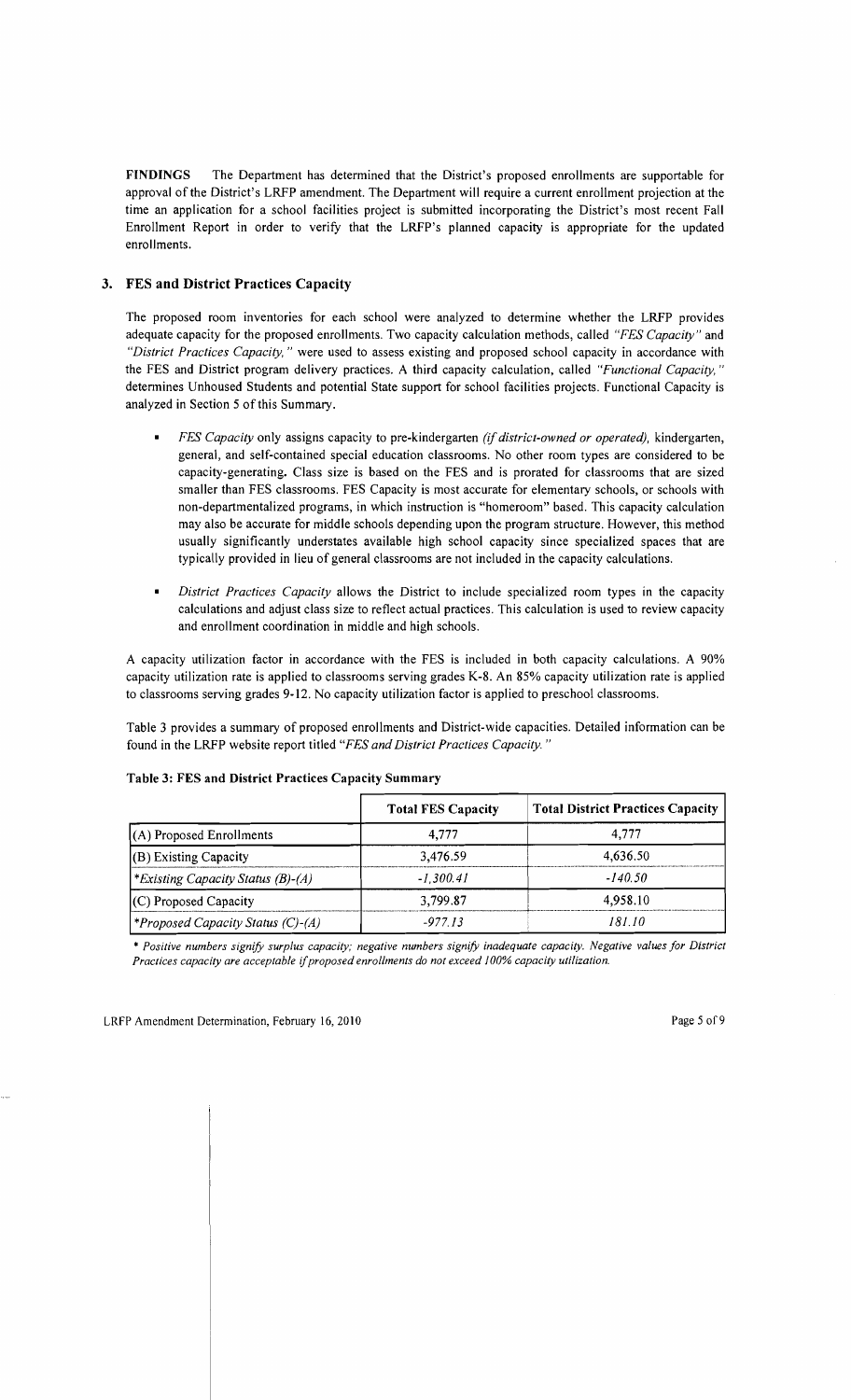Major conclusions are as folIows:

- The District has adequately coordinated proposed school capacities and enrollments in the LRFP for grade groups with proposed new construction.
- Adequate justification has been provided by the District if capacity for a school with proposed work in the LRFP deviates from the proposed enrolIments by more than 5%. *nla*

FINDINGS The Department has determined that proposed District capacity, in accordance with the proposed enrollments, is adequate for approval of the District's LRFP amendment. The Department will require a current enrollment projection at the time an application for a school facilities project is submitted, incorporating the District's most recent Fall Enrollment Report, in order to verify that the LRFP's planned capacity meets the District's updated enrollments.

## 4. Functional Capacity and Unhoused Students Prior to Proposed Work

*Functional Capacity* was calculated and compared to the proposed enrollments to provide a preliminary estimate of Unhoused Students and new construction funding eligibility. Functional Capacity is the adjusted gross square footage of a school building *(total gross square feet minus excluded space)* divided by the minimum area alIowance per Full-time Equivalent student for the grade level contained therein. Unhoused Students is the number of students projected to be enrolled in the District that exceeds the Functional Capacity of the District's schools pursuant to N.J.A.C.  $6A:26-2.2(c)$ .

*"Excluded Square Feet"* in the LRFP Functional Capacity calculation includes (1) square footage exceeding the FES for any pre-kindergarten, kindergarten, general education, or self-contained special education classroom; (2) grossing factor square footage *(corridors, stairs, mechanical rooms, etc.)* that exceeds the FES allowance, and (3) square feet proposed to be demolished or discontinued from use. Excluded square feet may be revised during the review process for individual school facilities projects.

Table 4 provides a preliminary assessment of Functional Capacity, Unhoused Students, and Estimated Maximum Approved Area for the various grade groups in accordance with the FES. Detailed information concerning the calculation and preliminary excluded square feet can be found in the LRFP website reports titled *"Functional Capacity and Unhoused Students"* and *"Functional Capacity Excluded Square Feet. "* 

|                      |            | B          |                 |                |                          |
|----------------------|------------|------------|-----------------|----------------|--------------------------|
|                      |            | Estimated  |                 | D              | $E = C \times D$         |
|                      | A          | Existing   | $C = A-B$       | Area           | <b>Estimated Maximum</b> |
|                      | Proposed   | Functional | Unhoused        | Allowance      | Approved Area for        |
|                      | Enrollment | Capacity   | <b>Students</b> | (gsf/students) | <b>Unhoused Students</b> |
| Elementary $(K-5)^*$ | 2.490      | 2,189.12   | 300.88          | 125.00         | 37,610.20                |
| Middle $(6-8)$       | 868        | 1,023.13   | 0.00            | 134.00         | 0.00                     |
| $High (9-12)$        | 1,275      | 1,275.31   | 0.00            | 151.00         | 0.00                     |
| Totals K-12          | 4,633      |            |                 |                |                          |

#### Table 4: Functional Capacity and Unhoused Students Prior to Proposed Work

*·Pre-kindergarten students are not included in the calculations.*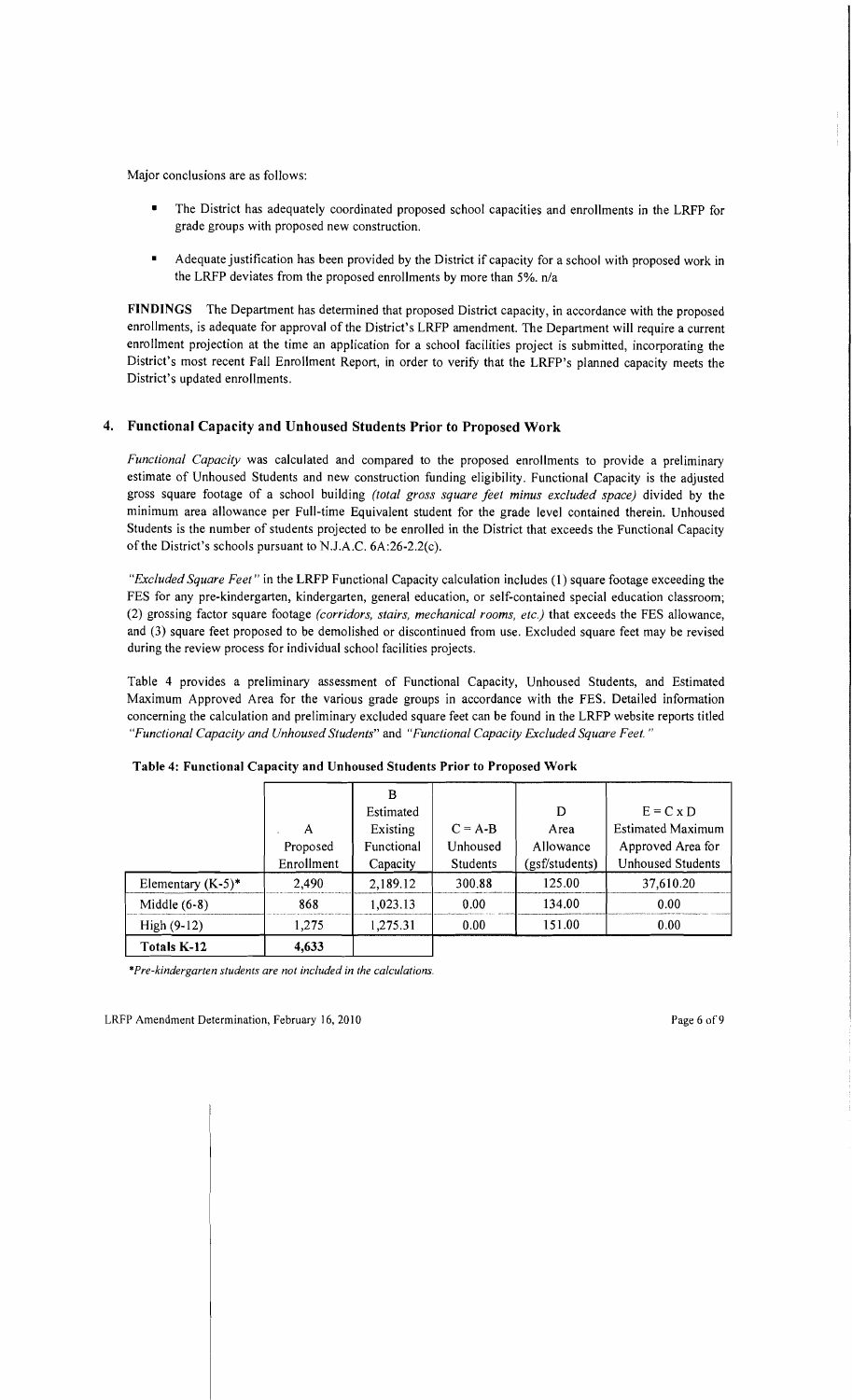Major conclusions are as follows:

- The calculations for "Estimated Existing Functional Capacity" do not include school facilities projects that have been approved by the Department but were not under construction or complete at the time of the submission of the LRFP amendment.
- The District, based on the preliminary LRFP assessment, has Unhoused Students for the following FES grade groups: Grades K-5.
- The District, based on the preliminary LRFP assessment, does not have Unhoused Students for the following FES grade groups: Grades 6-8, 9-12.
- The District is not an ECPA district. Therefore, pre-kindergarten students are not included in the calculations. Unhoused pre-kindergarten self-contained special education students are eligible for State support. A determination of square footage eligible for State support will be made at the time an application for a specific school facilities project is submitted to the Department for review and approval.
- The District is not proposing to demolish or discontinue the use of existing District-owned instructional space. The Functional Capacity calculation excludes square feet proposed to be demolished or discontinued for the following FES grade groups: *n/a.*

FINDINGS Functional Capacity and Unhoused Students calculated in the LRFP are preliminary estimates. Justification for square footage in excess of the FES and the determination of additional excluded square feet, Preliminary Eligible Costs (PEC), and Final Eligible Costs (FEC) will be included in the review process for specific school facilities projects. A feasibility study undertaken by the District is required if building demolition or replacement is proposed per NJ.A.C. 6A:26-2.3(b)(10).

## 5. Proposed Work

The District was instructed to review the condition of its facilities and sites and to propose corrective *"system"*  and *"inventory"* actions in its LRFP. *"System"* actions upgrade existing conditions without changing spatial configuration or size. Examples of system actions include new windows, finishes, and mechanical systems. *"Inventory"* actions address space problems by removing, adding, or altering sites, schools, buildings and rooms. Examples of inventory actions include building additions, the reconfiguration of existing walls, or changing room use. Table 5 summarizes the type of work proposed in the District's LRFP for instructional buildings. Detailed information can be found in the LRFP website reports titled *"Site Asset Inventory," "LRFP Systems Actions Summary," and "LRFP Inventory Actions Summary."* 

| <b>Type of Work</b>                                            | Work Included in LRFP |  |
|----------------------------------------------------------------|-----------------------|--|
| <b>System Upgrades</b>                                         | Yes                   |  |
| <b>Inventory Changes</b>                                       |                       |  |
| Room Reassignment or Reconfiguration                           | Yes                   |  |
| <b>Building Addition</b>                                       | Yes                   |  |
| New Building                                                   | Yes                   |  |
| Partial or Whole Building Demolition or Discontinuation of Use |                       |  |
| New Site                                                       |                       |  |

Table 5: Proposed Work for Instructional Building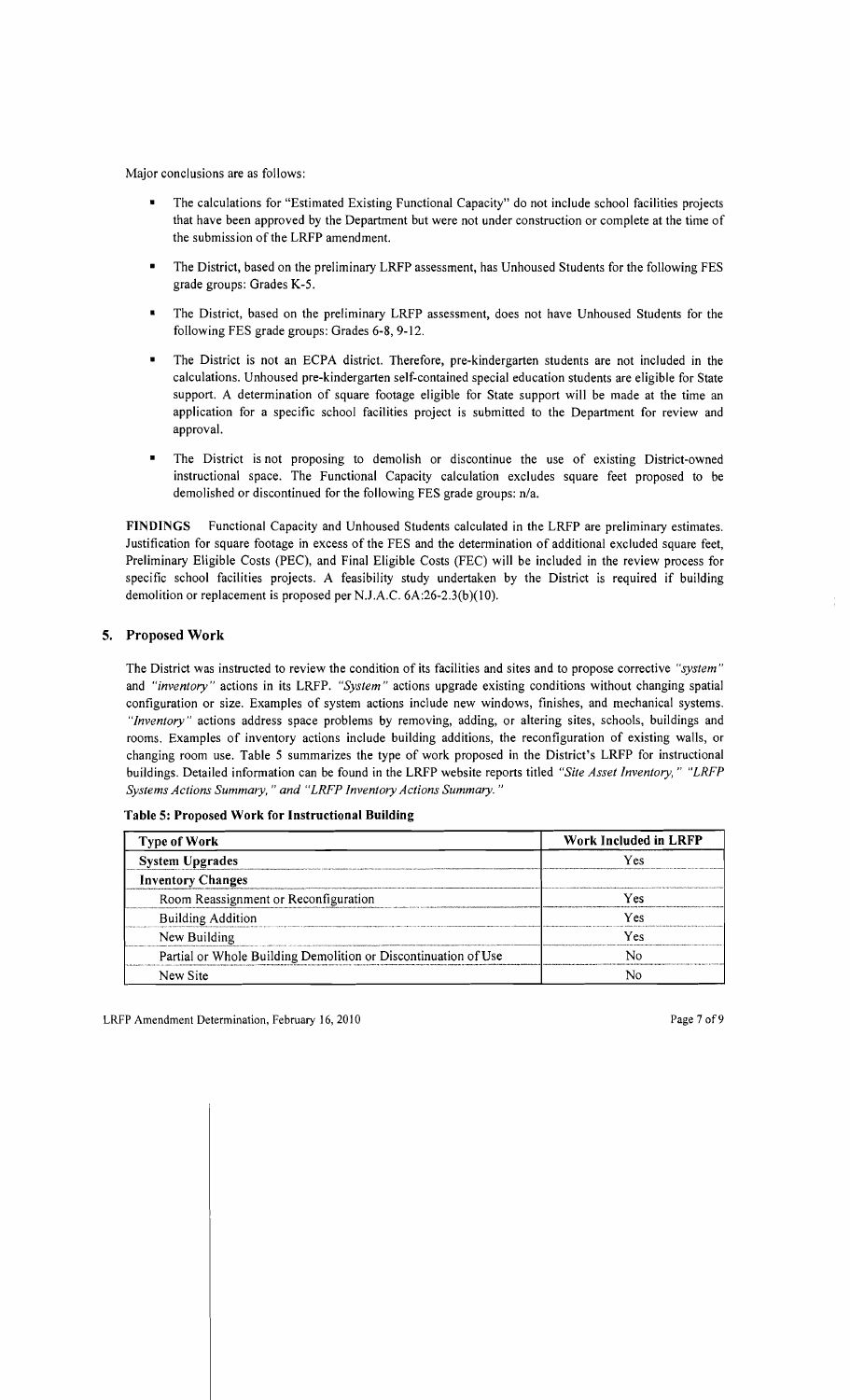Major conclusions are as follows:

- The District has proposed system upgrades in one or more instructional buildings.
- The District has proposed inventory changes, including new construction, in one or more instructional buildings.
- The District has proposed new construction in lieu of rehabilitation in one or more instructional buildings.

Please note that costs represented in the LRFP are for capital planning purposes only. Estimated costs are not intended to represent preliminary eligible costs or final eligible costs of approved school facilities projects.

The Act (N.l.S.A. l8A:7G-7b) provides that all school facilities shall be deemed suitable for rehabilitation unless a pre-construction evaluation undertaken by the District demonstrates to the satisfaction of the Commissioner that the structure might pose a risk to the safety of the occupants even after rehabilitation or that rehabilitation is not cost-effective. Pursuant to NJ.A.C. 6A:26-2.3(b)(10), the Commissioner may identify school facilities for which new construction is proposed in lieu of rehabilitation for which it appears from the information presented that new construction is justified, provided, however, that for such school facilities so identified, the District must submit a feasibility study as part of the application for the specific school facilities project. The cost of each proposed building replacement is compared to the cost of additions or rehabilitation required to eliminate health and safety deficiencies and to achieve the District's programmatic model.

Facilities used for non-instructional or non-educational purposes are ineligible for State support under'the Act. However, projects for such facilities shall be reviewed by the Department to determine whether they are consistent with the District's LRFP and whether the facility, if it is to house students (full or part time) conforms to educational adequacy requirements. These projects shall conform to all applicable statutes and regulations.

FINDINGS The Department has determined that the proposed work is adequate for approval of the District's LRFP amendment. However, Department approval of proposed work in the LRFP does not imply that the District may proceed with a school facilities project. The District must submit individual project applications with cost estimates for Department project approval. Both school facilities project approval and other capital project review require consistency with the District's approved LRFP.

## 6. Functional Capacity and Unhoused Students After Completion of Proposed Work

The *Functional Capacity* of the District's schools *after* completion of the scope of work proposed in the LRFP was calculated to highlight any remaining Unhoused Students.

Table 6 provides a preliminary assessment of Unhoused Students and Estimated Remaining Maximum Area after completion of new construction proposed in the LRFP, if applicable. Detailed information concerning the calculation can be found in the website report titled *"Functional Capacity and Unhoused Students."*